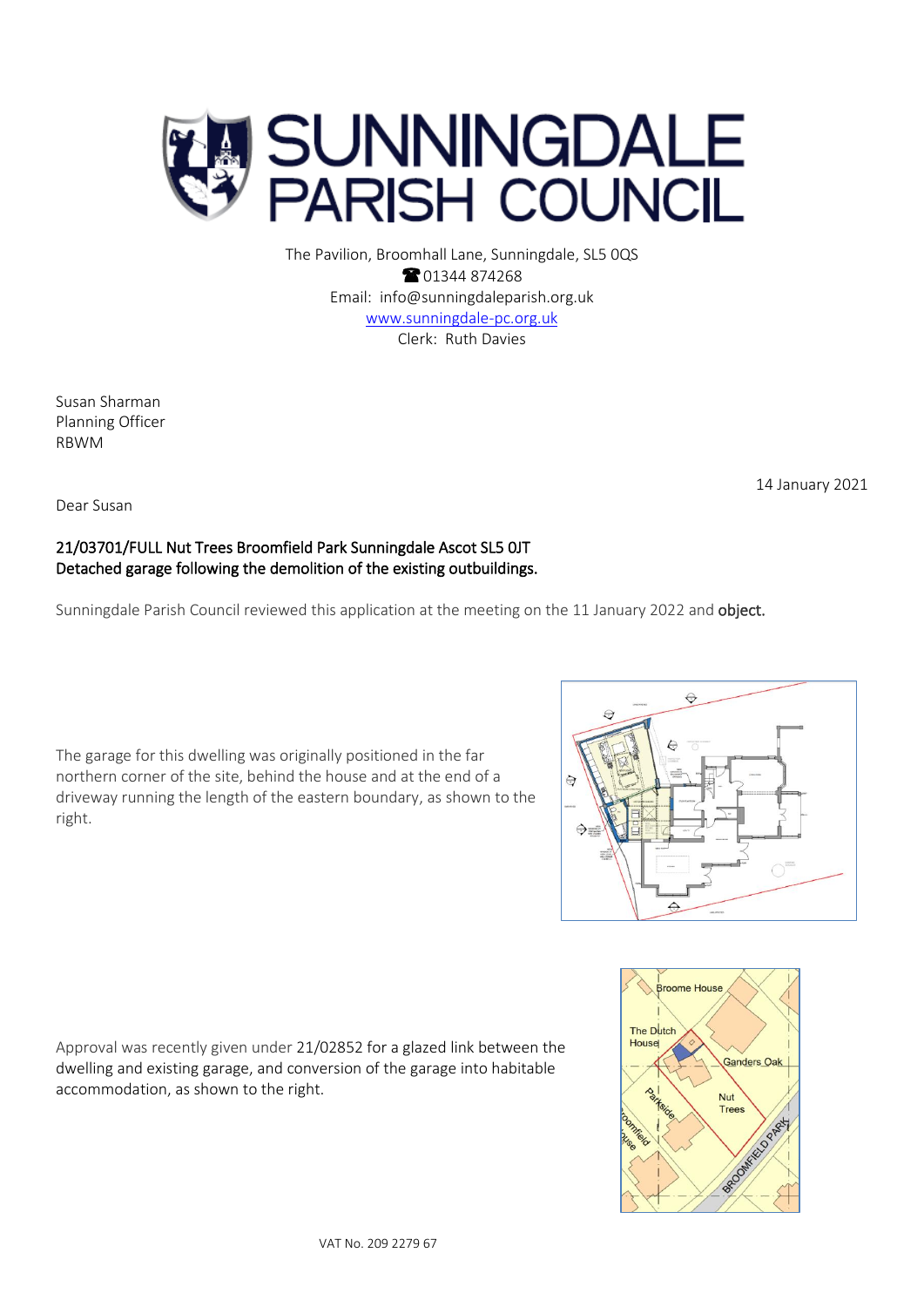

The current application now seeks to place a new garage, adjacent to the road, in place of existing sheds and outdoor storage. Location of the garage is in blue as shown to the right.

This proposal is contrary to the following Neighbourhood Plan policies:-

• NP/DG2.2 Density, Footprint, Separation, Scale and Bulk

This policy states that development must "respect established building lines and arrangements of front gardens… where such features are important to the character and appearance of the area".

From the picture above it is clear that the garage would be positioned a long way forward of the building line not only of the applicant's dwelling but all neighbouring properties.

• NP/DG3.3 Good Quality Design

This policy states that garages should be designed to reflect the architectural style of the house they serve, be set back from the street frontage and located in between houses, rather than in front so that they do not dominate the street scene.

The applicant proposes to replace several sheds and storage areas with a double garage, approx. 4m in height. This would certainly create a more dominant building than the structures it replaces.

• NP/EN3 Gardens

Gardens are of particular significance to Sunningdale, as they contribute to the sylvan nature of our surroundings. Development that noticeably diminishes green amenity space or vegetation should be avoided.

Information has not been provided by the applicant (see Trees below) to determine whether there is substantial loss of green amenity space or vegetation as a result of these proposed works.

• NP/EN2 Trees

It is important to retain and protect the leafy character of this road.

Looking at the existing site layout below, the collection of sheds and storage areas sit within a leafy section of this site. Yet no arboricultural information is provided, to demonstrate the impact of this garage on the trees and shrubs in this